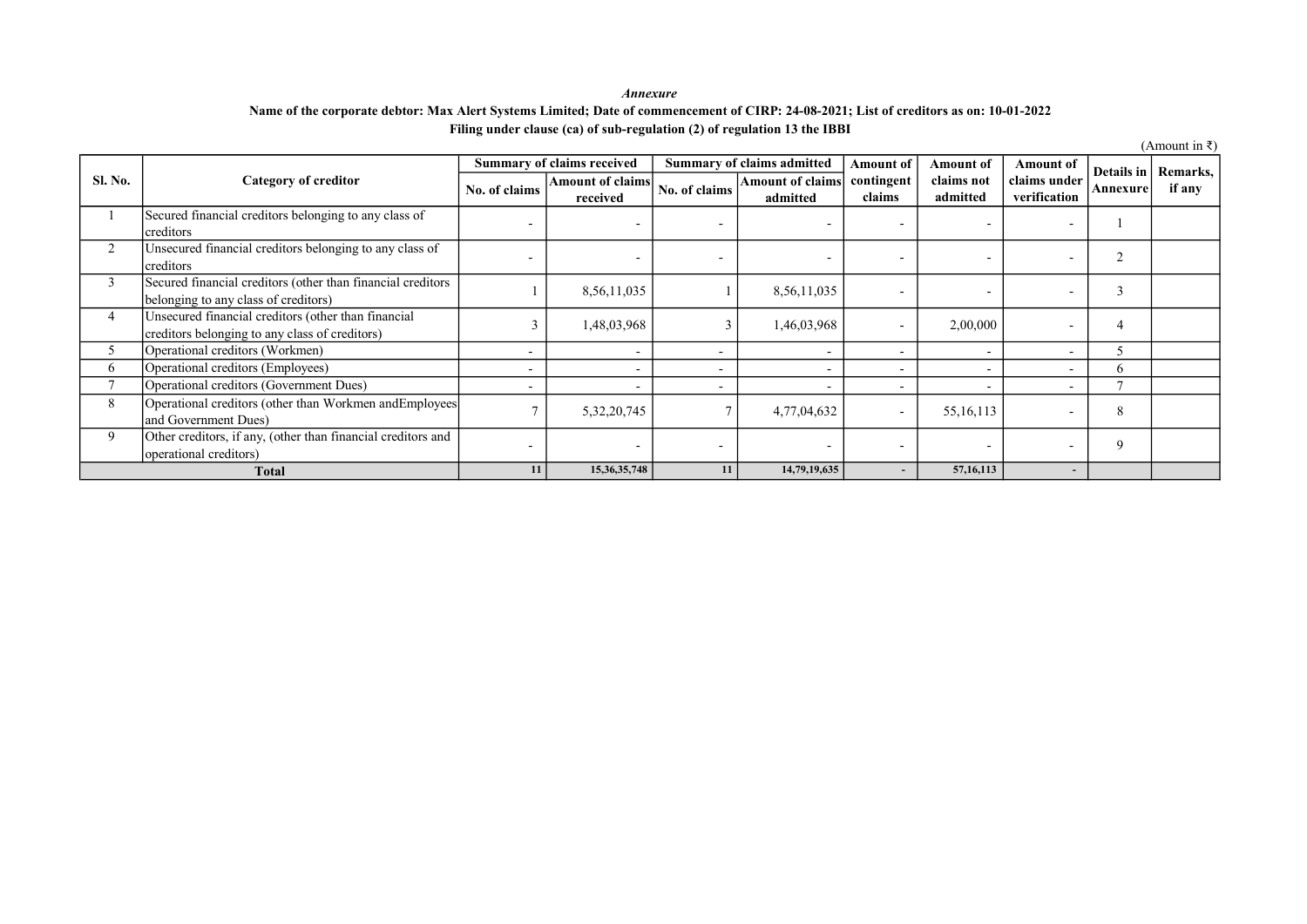### Annexure-1

# Name of the corporate debtor: Max Alert Systems Limited; Date of commencement of CIRP: 24-08-2021; List of creditors as on: 10-01-2022 List of secured financial creditors belonging to any class of creditors

|                |                     | Details of claim                                                 |                                |          |                                                         | <b>Details of claim admitted</b>    |                              |                                                                   |                                    | Amount of any                            |                                    |                                          |                      |
|----------------|---------------------|------------------------------------------------------------------|--------------------------------|----------|---------------------------------------------------------|-------------------------------------|------------------------------|-------------------------------------------------------------------|------------------------------------|------------------------------------------|------------------------------------|------------------------------------------|----------------------|
| <b>SI. No.</b> | Name of<br>creditor | Date of   Amount  <br>$\lvert$ receipt $\lvert$ claimed $\lvert$ | Amount<br>of claim<br>admitted | of claim | Amount<br>Nature   covered by  <br>security<br>interest | Amount<br>  covered by<br>guarantee | Whether<br>related<br>party: | $%$ of<br>voting<br> share in<br>$\mathbb{C}\mathbf{o}\mathbf{C}$ | Amount of<br>  contingent<br>claim | mutual dues.<br>that may be set<br>- off | Amount of<br>claim not<br>admitted | Amount of<br>claim under<br>verification | Remarks.  <br>if any |
|                |                     |                                                                  |                                |          |                                                         |                                     | <b>NIL</b>                   |                                                                   |                                    |                                          |                                    |                                          |                      |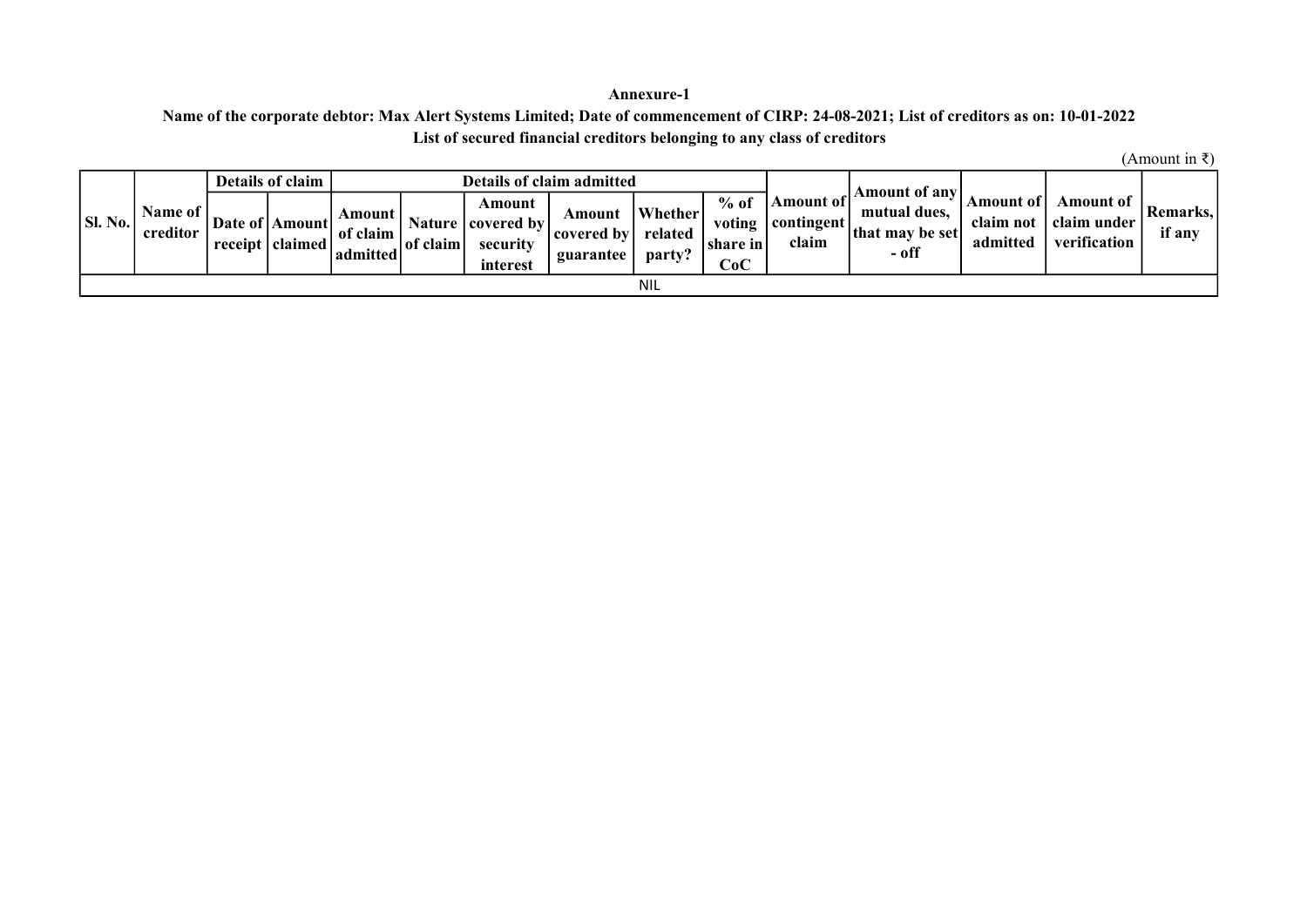## Annexure-2

# List of unsecured financial creditors belonging to any class of creditors Name of the corporate debtor: Max Alert Systems Limited; Date of commencement of CIRP: 24-08-2021; List of creditors as on: 10-01-2022

|     |                                                |  | Details of claim<br>received |                                |                    | Details of claim admitted             |                              |                                     |       | Amount of Amount of any                                                                | Amount of | Amount of             |                      |
|-----|------------------------------------------------|--|------------------------------|--------------------------------|--------------------|---------------------------------------|------------------------------|-------------------------------------|-------|----------------------------------------------------------------------------------------|-----------|-----------------------|----------------------|
| SI. | Name of<br>  No.   creditor   Date of   Amount |  | receipt   claimed            | Amount<br>of claim<br>admitted | Nature of<br>claim | Amount<br>  covered by  <br>guarantee | Whether<br>related<br>party? | $%$ of<br>voting<br>share in<br>CoC | claim | contingent   mutual dues, that   claim not   claim under  <br>may be set - off $\vert$ |           | admitted verification | Remarks,  <br>if any |
|     | <b>NIL</b>                                     |  |                              |                                |                    |                                       |                              |                                     |       |                                                                                        |           |                       |                      |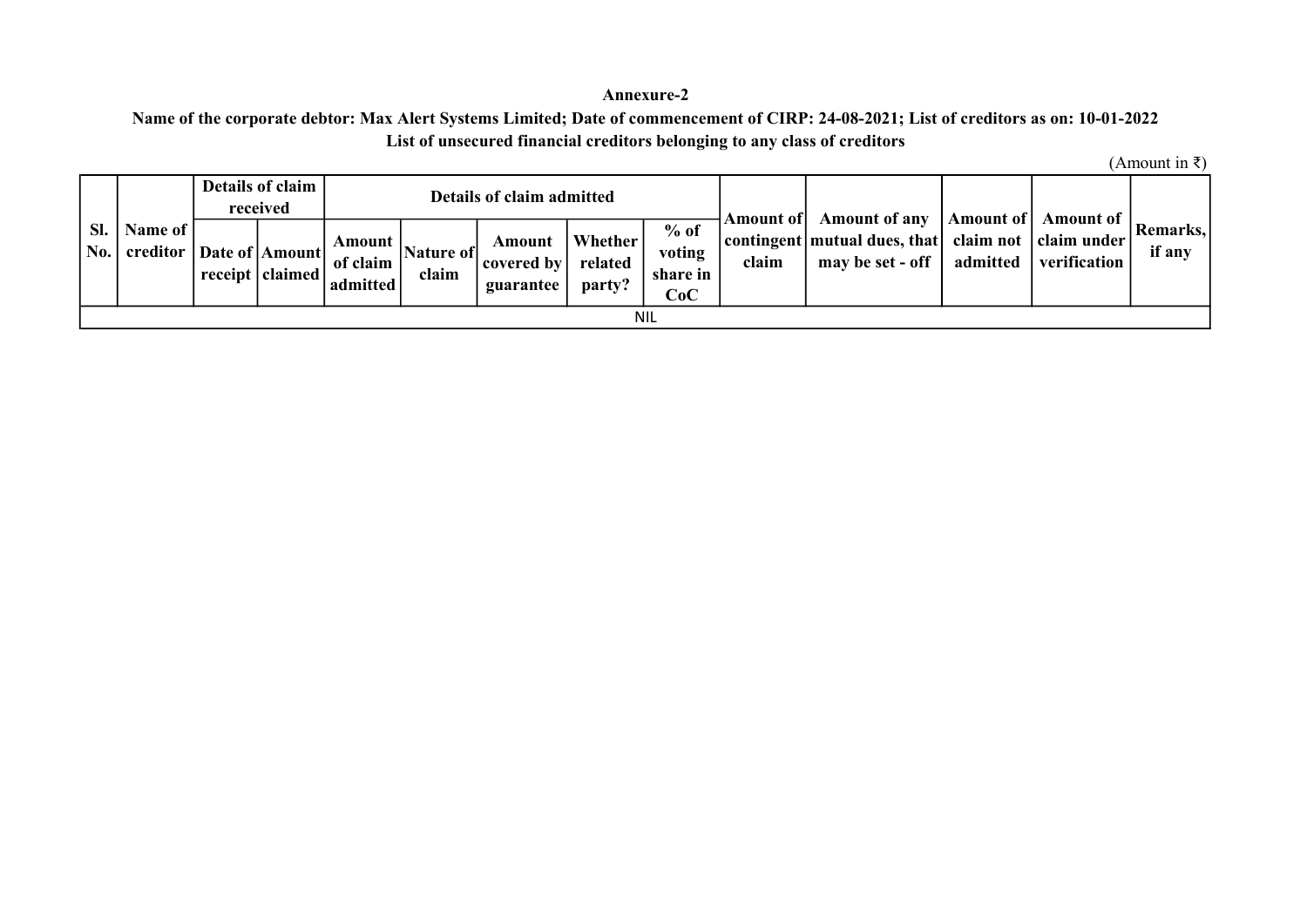### Annexure – 3 Name of the corporate debtor: Max Alert Systems Limited; Date of commencement of CIRP: 24-08-2021; List of creditors as on: 10-01-2022 List of secured financial creditors (other than financial creditors belonging to any class of creditors)

|         |                         | Details of claim received |                   |                                      |                  | Details of claim admitted         |                                     |                                     |                                         | Amount of                                       |                                    |                                          |                    |
|---------|-------------------------|---------------------------|-------------------|--------------------------------------|------------------|-----------------------------------|-------------------------------------|-------------------------------------|-----------------------------------------|-------------------------------------------------|------------------------------------|------------------------------------------|--------------------|
| SI. No. | Name of creditor        | Date of<br>receipt        | Amount<br>claimed | Amount of<br>claim admitted of claim | <b>Nature</b>    | Amount<br>covered by<br>guarantee | <b>Whether</b><br>related<br>party? | $%$ of<br>voting<br>share in<br>CoC | <b>Amount</b> of<br>contingent<br>claim | any mutual<br>dues, that<br>may be set -<br>off | Amount of<br>claim not<br>admitted | Amount of<br>claim under<br>verification | Remarks,<br>if any |
|         | Punjab National<br>Bank | 21-11-2021                | 8,56,11,035       | 8,56,11,035                          | lsecured<br>loan | <b>NIL</b>                        | lNo                                 | 100%                                |                                         |                                                 | $\overline{\phantom{0}}$           |                                          |                    |
|         |                         |                           | 8,56,11,035       | 8,56,11,035                          |                  |                                   |                                     | 100%                                |                                         |                                                 | $\overline{\phantom{0}}$           |                                          |                    |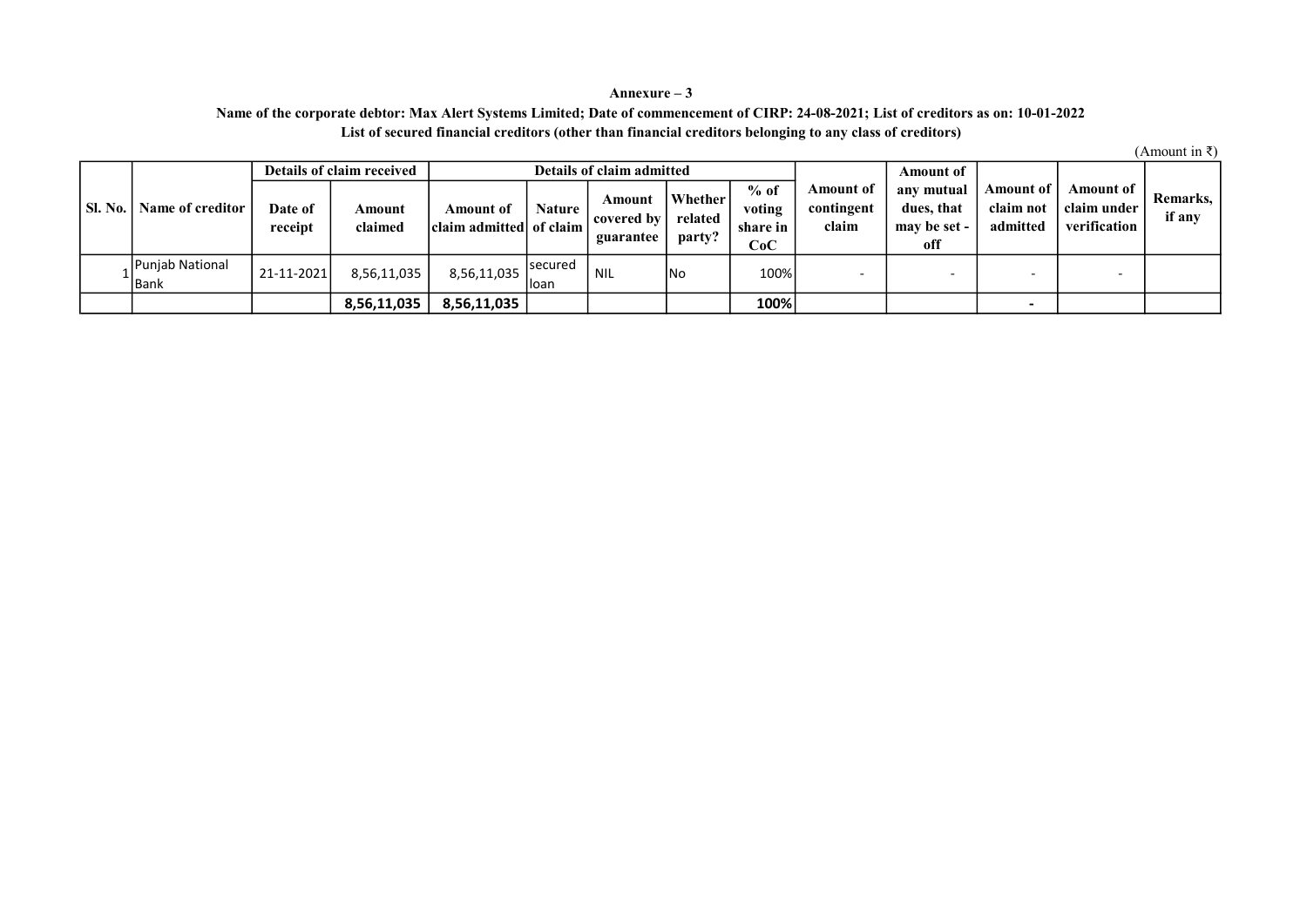#### Annexure – 4 Name of the corporate debtor: Max Alert Systems Limited; Date of commencement of CIRP: 24-08-2021; List of creditors as on: 10-01-2022 List of unsecured financial creditors (other than financial creditors belonging to any class of creditors)

|            |                                                       |                    | Details of claim received |                             |                     | Details of claim admitted         |                   |                                                         |                                  | <b>Amount of</b>                                |                                    |                                            |                                                                                                 |
|------------|-------------------------------------------------------|--------------------|---------------------------|-----------------------------|---------------------|-----------------------------------|-------------------|---------------------------------------------------------|----------------------------------|-------------------------------------------------|------------------------------------|--------------------------------------------|-------------------------------------------------------------------------------------------------|
| SI.<br>No. | <b>Name of creditor</b>                               | Date of<br>receipt | Amount<br>claimed         | Amount of<br>claim admitted | Nature of<br>claim  | Amount<br>covered by<br>guarantee | related<br>party? | Whether $\vert \%$ of voting $\vert$<br>share in<br>CoC | Amount of<br>contingent<br>claim | any mutual<br>dues, that<br>may be set -<br>off | Amount of<br>claim not<br>admitted | Amount of<br>  claim under<br>verification | Remarks, if any                                                                                 |
|            | 1 Lenin Chandran                                      | 23-10-2021         | 88,69,405                 | 88,69,405                   | lunsecured<br>lloan | <b>NIL</b>                        | Yes               | 0%                                                      |                                  |                                                 | . .                                |                                            | Promoter of the company hence no voting power                                                   |
|            | Tangent Construction (I)  <br><b>IPrivate Limited</b> | 23-10-2021         | 57,22,000                 | 55,22,000                   | lunsecured<br>lloan | <b>NIL</b>                        | <b>No</b>         | 0%                                                      |                                  |                                                 | 2,00,000                           |                                            | Rejected amount given during CIRP period.<br>Related Party of the Company hence no voting power |
|            | 3 Santosh Balachandaran                               | 20-11-2021         | 2,12,563                  | 2,12,563                    | lunsecured<br>lloan | <b>NIL</b>                        | <b>YES</b>        | 0%                                                      |                                  |                                                 |                                    |                                            | Ex-MD of the Company hence no voting rights                                                     |
|            |                                                       |                    | 1,48,03,968               | 1,46,03,968                 |                     |                                   |                   | 0%                                                      |                                  |                                                 | 2,00,000                           |                                            |                                                                                                 |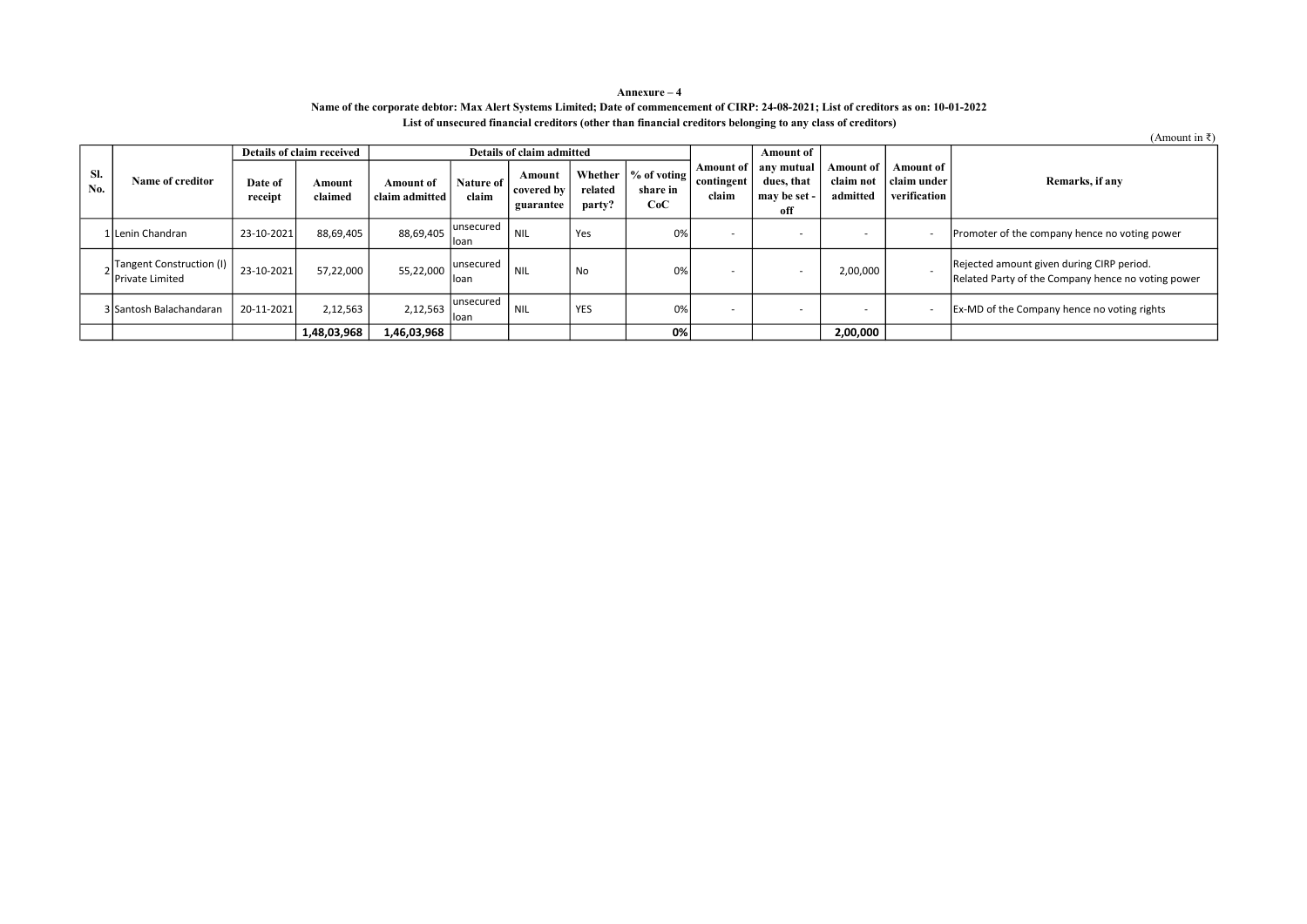## Annexure – 5

# List of operational creditors (Workmen) Name of the corporate debtor: Max Alert Systems Limited; Date of commencement of CIRP: 24-08-2021; List of creditors as on: 10-01-2022

|            | <b>Name of</b>                          |                          |                    | Details of claim  |                                    |                           | <b>Details of claim admitted</b> |                                                  |                                  | <b>Amount of anyl</b>                      |                                          |                                    |                           |
|------------|-----------------------------------------|--------------------------|--------------------|-------------------|------------------------------------|---------------------------|----------------------------------|--------------------------------------------------|----------------------------------|--------------------------------------------|------------------------------------------|------------------------------------|---------------------------|
| SI.<br>No. | authorised<br>representative, if<br>any | Name of  <br>work<br>man | Date of<br>receipt | Amount<br>claimed | Amount  <br>of claim<br>l admitted | <b>Nature</b><br>of claim | Whether<br>related<br>party?     | % voting<br>share in<br>$CoC$ , if<br>applicable | Amount of<br>contingent<br>claim | mutual dues.<br>lthat may be setl<br>- off | Amount of<br>claim under<br>verification | Amount of<br>claim not<br>admitted | <b>Remarks.</b><br>if any |
|            |                                         |                          |                    |                   |                                    |                           | <b>NIL</b>                       |                                                  |                                  |                                            |                                          |                                    |                           |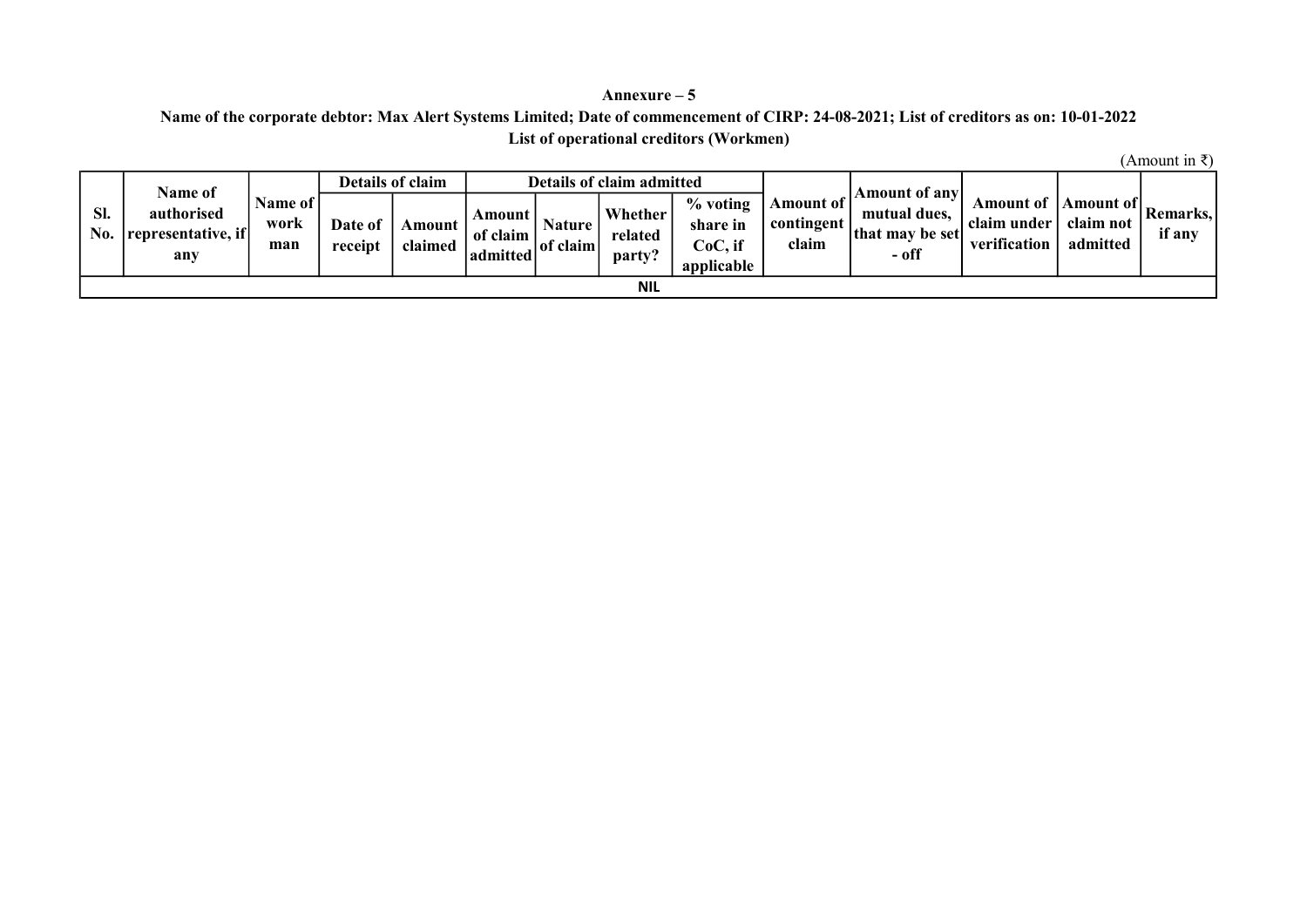### Annexure – 6 List of operational creditors (Employees) Name of the corporate debtor: Max Alert Systems Limited; Date of commencement of CIRP: 24-08-2021; List of creditors as on: 10-01-2022

|         | Name of          |          |                       |         | Details of claim received |          |                    | Details of claim admitted |                              |                  | Amount of anyl       | Amount of                         | Amount of |          |
|---------|------------------|----------|-----------------------|---------|---------------------------|----------|--------------------|---------------------------|------------------------------|------------------|----------------------|-----------------------------------|-----------|----------|
| Sl.     | authorised       | Name of  | <b>Identification</b> | Date of |                           | Amount   |                    | Whether                   | % of voting                  | <b>Amount of</b> | mutual dues.         | claim                             | claim not | Remarks. |
| $'$ No. | l representative | employee | No.                   |         | <b>Amount</b>             | of claim | Nature<br>of claim | related                   | $\blacksquare$ share in CoC, | contingent       | -be set<br>lthat may | under                             | admitted  | if any   |
|         | if anv           |          |                       | receipt | :laimed                   | admitted |                    | party?                    | f applicable                 | elaim            | - off                | $^{\circ}$<br><i>verification</i> |           |          |
|         |                  |          |                       |         |                           |          | <b>NIL</b>         |                           |                              |                  |                      |                                   |           |          |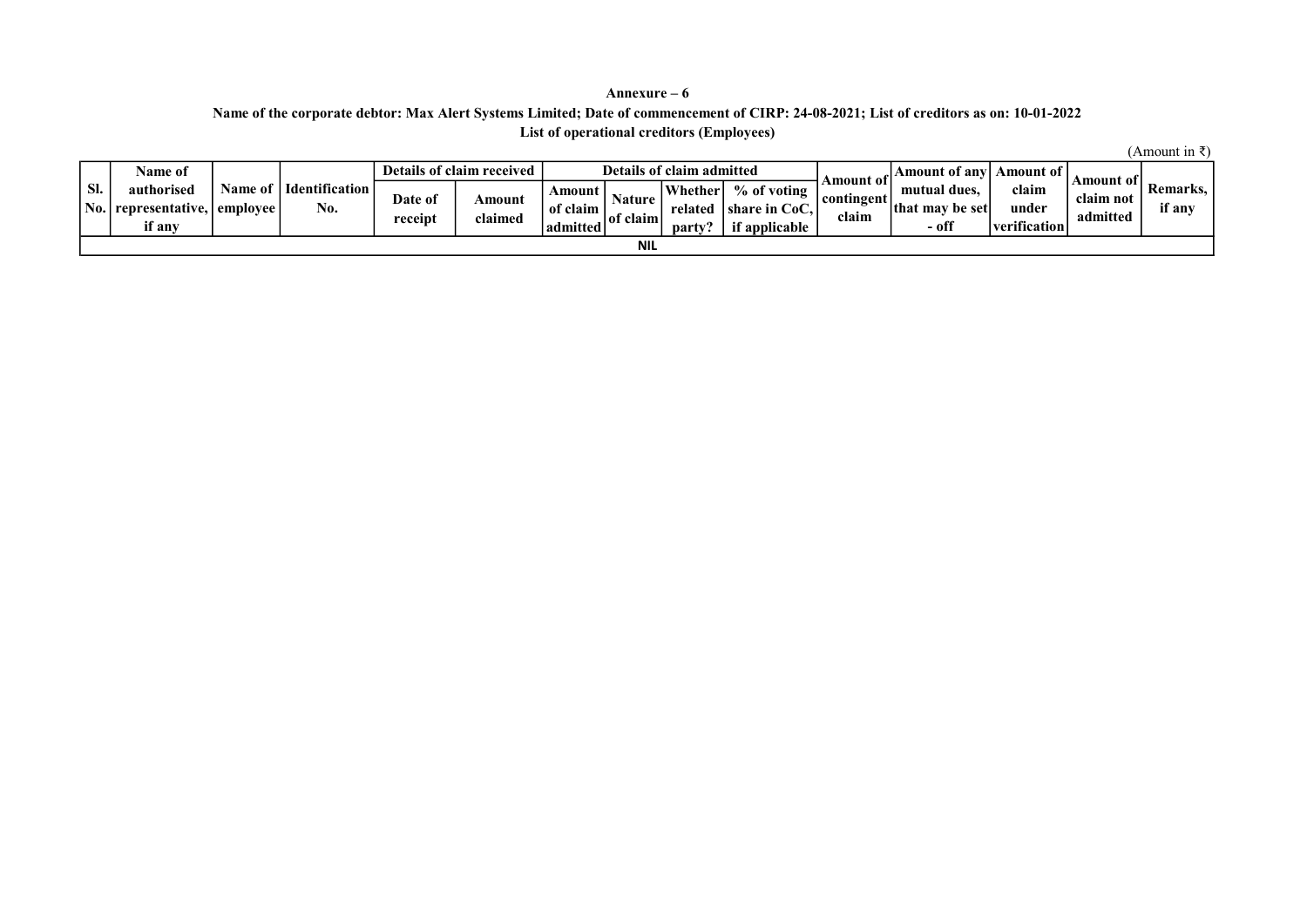### Annexure – 7 List of operational creditors (Government dues) Name of the corporate debtor: Max Alert Systems Limited; Date of commencement of CIRP: 24-08-2021; List of creditors as on: 10-01-2022

|                |            | <b>Details of Claimant</b> |                    | Details of claim received |                                |                      | Details of claim admitted      |                                                          |                                  | Amount of                              |                                    |                                          |                    |
|----------------|------------|----------------------------|--------------------|---------------------------|--------------------------------|----------------------|--------------------------------|----------------------------------------------------------|----------------------------------|----------------------------------------|------------------------------------|------------------------------------------|--------------------|
| <b>Sl. No.</b> | Department | Government                 | Date of<br>receipt | Amount<br>claimed         | Amount<br>of claim<br>admitted | Nature of l<br>claim | Whether  <br>related<br>party? | $%$ of voting<br><b>Ishare in CoC.I</b><br>if applicable | Amount of<br>contingent<br>claim | mutual dues.<br>that may be<br>set-off | Amount of<br>claim not<br>admitted | Amount of<br>claim under<br>verification | Remarks, if<br>any |
|                | <b>NIL</b> |                            |                    |                           |                                |                      |                                |                                                          |                                  |                                        |                                    |                                          |                    |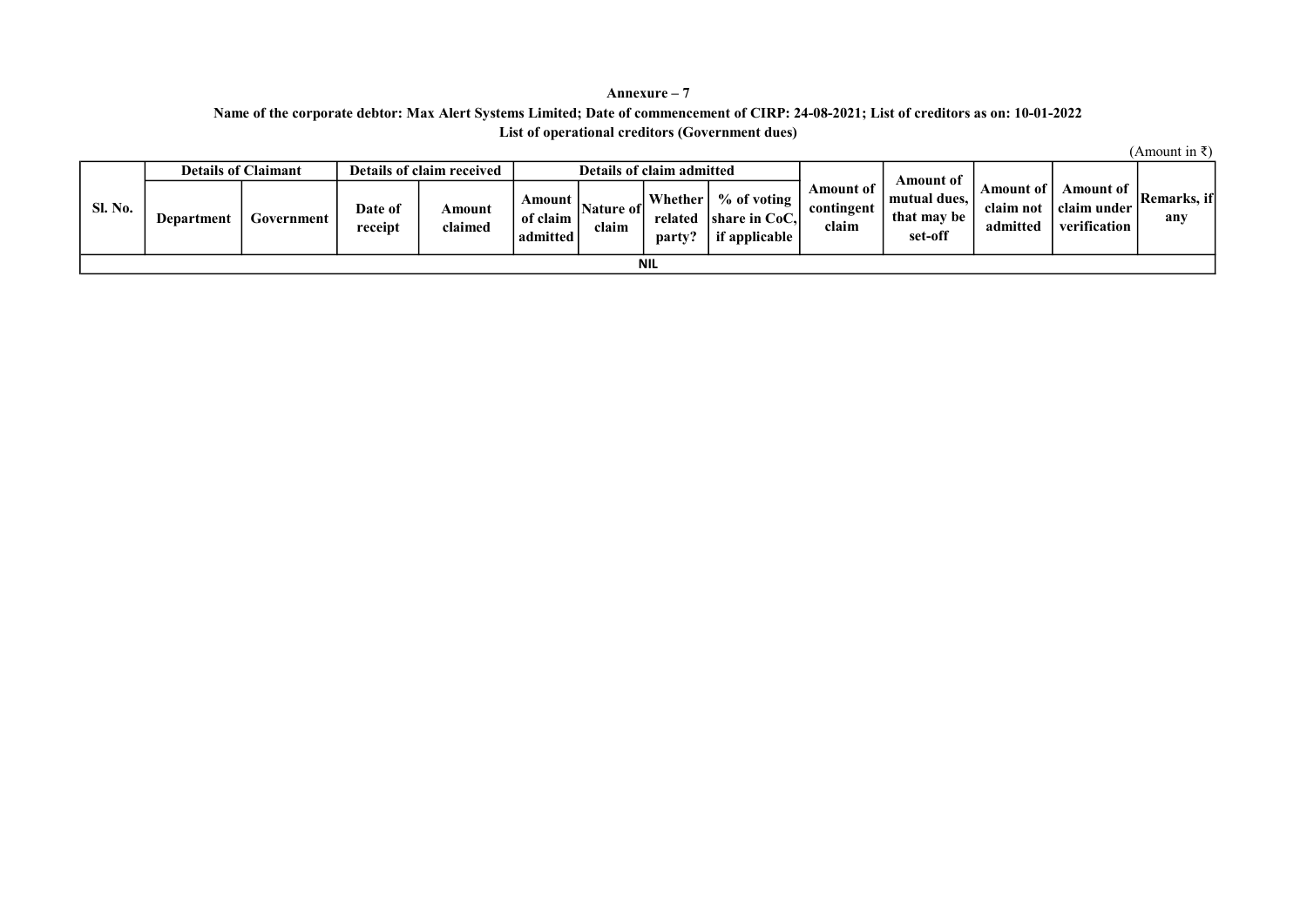#### Name of the corporate debtor: Max Alert Systems Limited; Date of commencement of CIRP: 24-08-2021; List of creditors as on: 10-01-2022 List of operational creditors (Other than Workmen and Employees and Government Dues) Annexure – 8

|            |                                           |               |                           |                   |                                    |              |                                                        |                                   |                              |                                     |                                         |                                         |                                           |                                                 | (Amount in ₹)                                                                |
|------------|-------------------------------------------|---------------|---------------------------|-------------------|------------------------------------|--------------|--------------------------------------------------------|-----------------------------------|------------------------------|-------------------------------------|-----------------------------------------|-----------------------------------------|-------------------------------------------|-------------------------------------------------|------------------------------------------------------------------------------|
|            |                                           |               | Details of claim received |                   |                                    |              | Details of claim admitted                              |                                   |                              |                                     |                                         | Amount of any                           |                                           |                                                 |                                                                              |
| Sl.<br>No. | Name of creditor                          | <b>Status</b> | Date of receipt           | Amount<br>claimed | <b>Amount</b> of<br>claim admitted | claim        | Amount<br>Nature of covered by<br>security<br>interest | Amount<br>covered by<br>guarantee | Whether<br>related<br>party? | $%$ of<br>voting<br>share in<br>CoC | <b>Amount</b> of<br>contingent<br>claim | mutual dues,<br>that may be set-<br>off | <b>Amount of</b><br>claim not<br>admitted | <b>Amount of</b><br>claim under<br>verification | Remarks, if any                                                              |
|            | Interocean Fincap Services<br>Pvt.Ltd.    | Accepted      | 27-09-2021                | 62,79,386         | 32,07,319                          | Services NIL |                                                        | Inil                              | No                           | 0%                                  |                                         | $\overline{\phantom{a}}$                | 30,72,067                                 |                                                 | Only prinicipal accepted;<br>Interest and GST charged<br>not accepted        |
|            | Santosh Balachandaran<br>HUF              | Accepted      | 20-11-2021                | 1,85,481          | 1,85,481                           | Services NIL |                                                        | Inil                              | Yes                          | 0%                                  |                                         | $\overline{\phantom{a}}$                |                                           |                                                 | As Ex-MD of the<br>Company                                                   |
|            | 3 Lenin Chandran HUF                      | Accepted      | 20-11-2021                | 1,85,481          | 1,85,481                           | Services NIL |                                                        | Inil                              | Yes                          | 0%                                  |                                         |                                         |                                           |                                                 | Promoter of the<br>Company                                                   |
|            | <b>Rochbeck Estate Private</b><br>Limited | Accepted      | 20-11-2021                | 42,69,592         | 19,14,046                          | Services NIL |                                                        | Inil                              | <b>No</b>                    | 0%                                  |                                         | $\overline{\phantom{a}}$                | 23,55,546                                 |                                                 | Claim Proof document<br>missing                                              |
|            | 5 Astra Ventures                          | Accepted      | 20-11-2021                | 4,03,88,805       | 4,03,88,805                        | Services NIL |                                                        | NIL                               | No                           | 0%                                  |                                         | $\sim$                                  | $\overline{\phantom{a}}$                  | $\sim$                                          |                                                                              |
|            | Chandrabanshi Service<br>Centre           | Accepted      | 20-11-2021                | 17,35,000         | 17,35,000                          | Services NIL |                                                        | Inil                              | No                           | 0%                                  |                                         |                                         |                                           | $\blacksquare$                                  |                                                                              |
|            | 7 Jain Vinay & Associates                 | Accepted      | 17-11-2021                | 1,77,000          | 88,500                             | Services NIL |                                                        | Inil                              | <b>No</b>                    | 0%                                  |                                         |                                         | 88,500                                    |                                                 | Only ITR filed fees<br>accepted; Tax Audit fees<br>for FY 20-21 not accepted |
|            |                                           |               |                           | 5,32,20,745       | 4,77,04,632                        |              |                                                        |                                   |                              | 0%                                  |                                         | $\sim$                                  | 55,16,113                                 | $\sim$                                          |                                                                              |